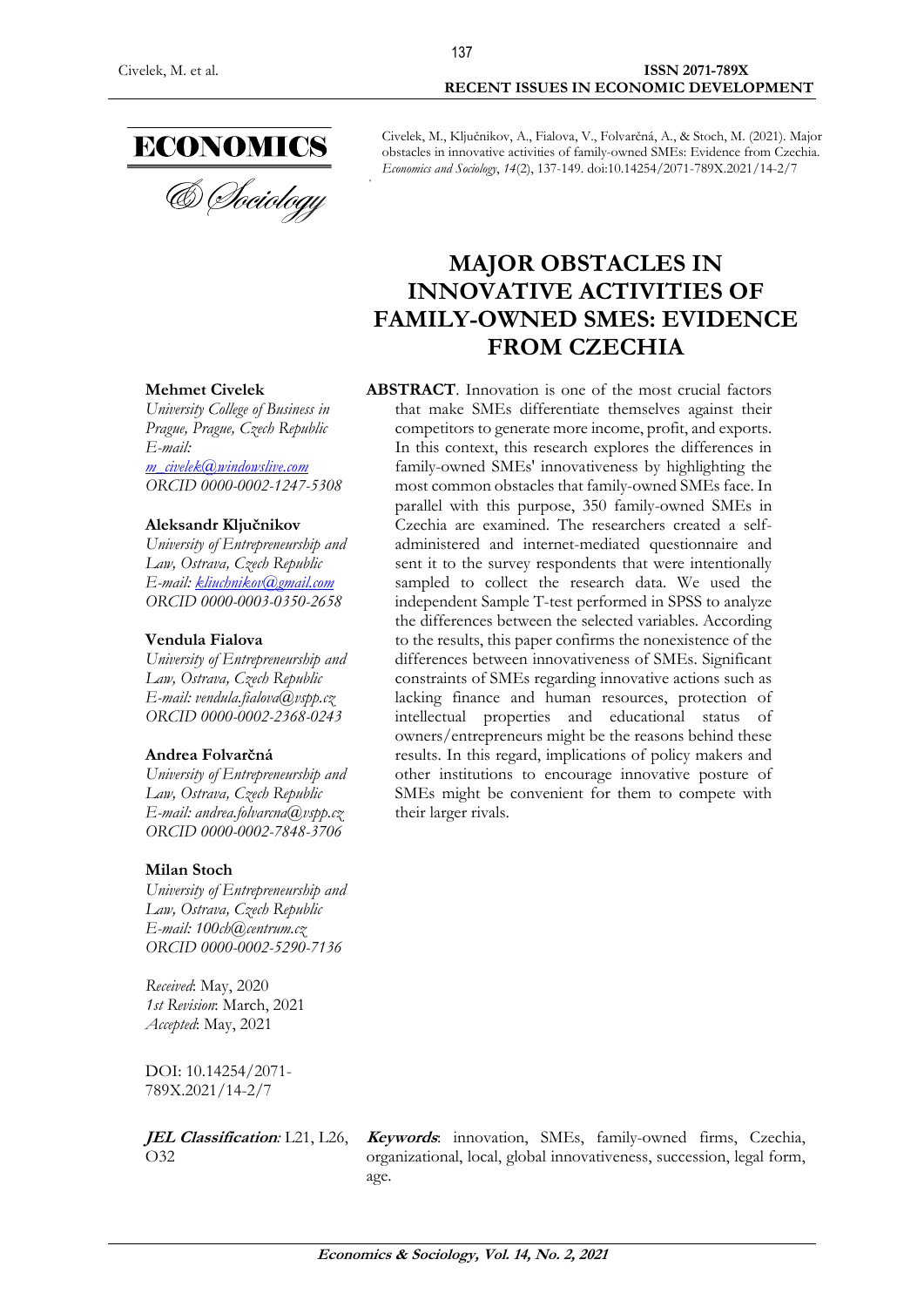# Civelek, M. et al. **ISSN 2071-789X RECENT ISSUES IN ECONOMIC DEVELOPMENT**

# **Introduction**

SMEs' capacities to provide workplaces and generate value make them the locomotive of many economies. According to the OECD data, the number of staff headcounts in SMEs ranges between 0 to 249 (OECD, 2017). Regarding the contribution of SMEs, in 2019 alone, 56.0% of the total value-added and SMEs created 66.4% of employment in Czechia (SBA Fact Sheet, European Commission, 2019).

However, smaller SMEs, compared to larger firms, have lower investments in R&D activities (Baumann & Kritikos, 2016). The differences in the innovativeness of smaller and larger SMEs might stem from productivity, assets and financial power that larger businesses have more than smaller enterprises. Although smaller firms have these disadvantages against their rivals, on the other hand, they have flexible structures that make them more easily adapted to changing conditions regarding innovativeness (Blackburn et al., 2013; Kozubikova et al., 2018). At the same time, innovative actions and attitudes of SMEs can actually differ depending on their other characteristics.

Novelty in the technology usable by both consumers and rivals is also a strong signal of innovativeness (Frešer & Tominc, 2018). Therefore, innovative activities of businesses not only provide benefits for individuals but also for groups, firms and other organizations (Villaluz & Hechanova, 2019). Firms are able to secure their innovative status and show quality of their innovative attitudes through patents that also provide them with competitive advantages against the rivals (Cotei & Farhat, 2018). In this regard significant impact can be caused by innovations support due to IT factors implementation (Domi et al., 2019). Moreover, innovation has positive effects on performance and income of SMEs, and this entrepreneurial characteristic might be a determinant factor for SMEs' survival (or bankruptcy due to the lack of). Hence, examining the innovativeness of the family-owned SMEs and the differences between businesses becomes a value addition for entrepreneurship literature (Borocki et al., 2019).

This paper aims to determine whether the innovativeness of family-owned SMEs depends on their legal form, succession, and age of entrepreneurs/founders. Moreover, this paper also emphasizes the main barriers that businesses face when performing innovative activities. In line with the selected aims, the research questions might be formulated as follows: Do differences between the innovativeness of family-owned SMEs exist depending on their legal structure, successor involvement and founders/entrepreneurs age? What are the common obstacles for family-owned SMEs generating innovations? The research sample includes 350 SMEs that are located in Czechia and have the minimum of two individuals from the same family and these individuals play essential roles in firm management, such as the owner and the entrepreneur.

Generation of innovations can be performed at different levels, such as organizational, local and global. Although firms might take innovative actions, this would be limited to their organizational level only. But since the improvement and creation of new processes within the organizational structure of SMEs might influence their innovative behaviors at both local and global markets, this research combines all these levels together as a unique construct when examining innovativeness of SMEs.

The rest of the paper is organized as follows: Section 1 provides details about the analyzed variables in this research and explains the development of hypotheses. Section 2 clearly explains the methodological approaches that the researchers followed, along with the details on the research sample and other data. The results of this paper are described in Section 3. Section 4 discusses the findings and provides some policy implications. In Conclusion, the paper summarizes the most important points of this research and mentions the study's limitations.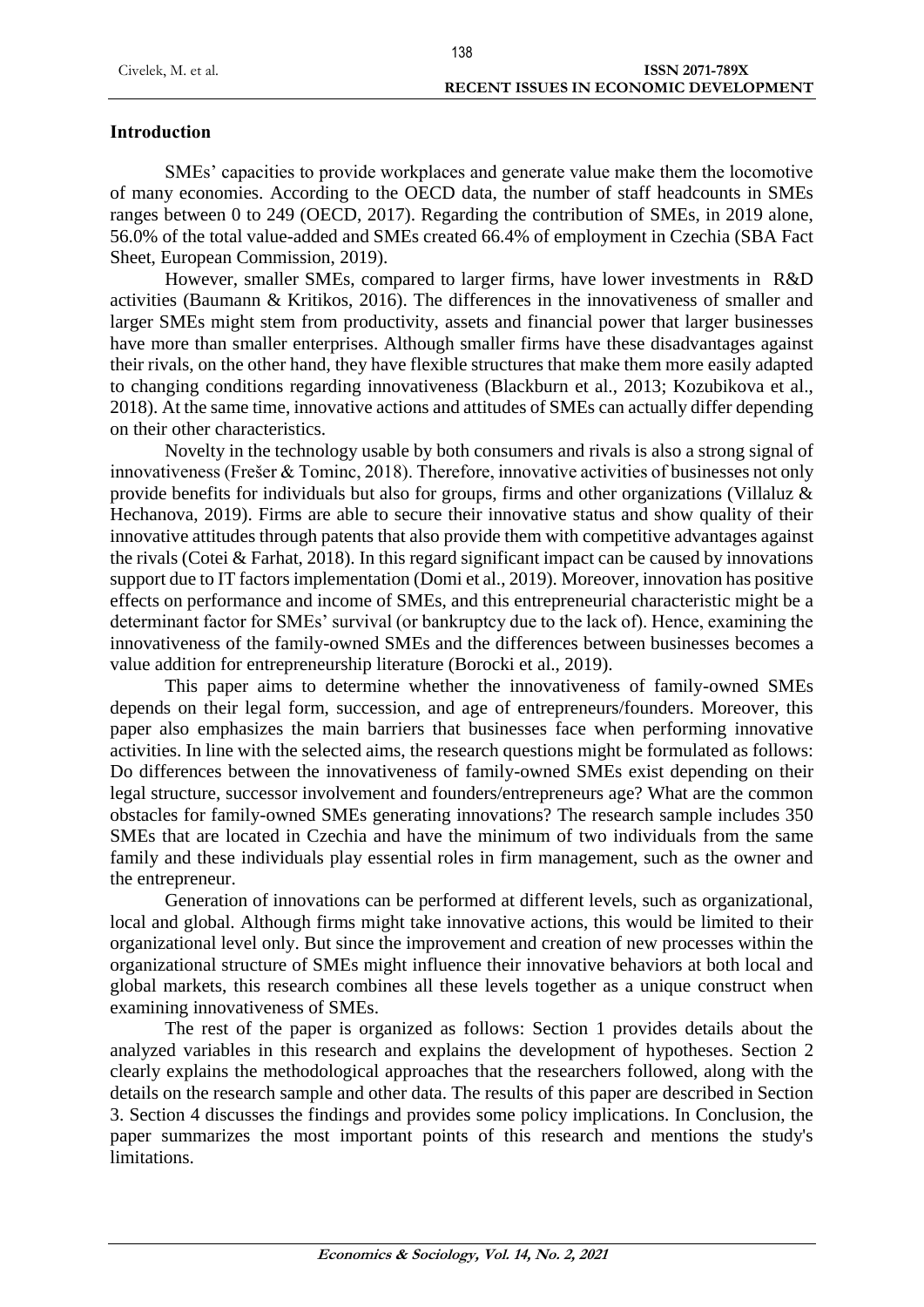## **1. Literature review**

Innovativeness makes businesses have new perspectives to find new solutions for businesses' issues since it stimulates creativity and is more informed about procedures and processes of firms (Marcati et al., 2008; Letonja et al., 2016). Therefore, businesses should be able to open to new ideas to gain benefits from these notions (Omerzel & Jurdana, 2016; Kozubikova et al., 2018, Grundstrom et al., 2011).

Regarding the legal form of businesses and their innovativeness, Kiran (2017) substantiate the fact that the differences exist between product and process innovation, widening the range of products, R&D intensity, technology adoption and adaptation of firms structured as a sole proprietorship, partnership, private limited and public limited companies. Similarly, Cotei and Farhat (2018) compare the innovativeness of corporations and firms that are structured as a sole proprietorship. According to the researchers, firms that are set as sole proprietorship perform lower innovative activities than corporations. The reason for that might relate to the differences in sales, assets, turnover, and profits of firms that have been structured in various legal forms (Kiran, 2017; Cotei & Farhat, 2018). For instance, comparing to sole proprietorships, corporations usually have more assets and sales (Cotei & Farhat, 2018). Another reason for the differences between corporations and sole proprietorships might be the existence of strategic alliances (Battistella et al. 2012; Androniceanu & Tvaronavičienė, 2019), external supports (Narula, 2004), and knowledge transfer in corporations (Lee et al., 2012) since these facts improve innovation strategies and stimulate innovation of new products (Martínez-Román & Romero, 2013).

Limited liability companies have more income and assets than sole proprietorships (Lee, 2004; Hollen et al., 2020). Moreover, by receiving more financial sources, limited liability companies can make more investments for their R&D and innovation activities. In addition to that, the formalization process might make limited liability businesses more informed about market conditions (Wilson and Stokes 2005). By having this information and higher income levels, they might have more opportunities to make innovative activities. In this regard, Lee (2004) also corroborates that sole proprietorships are less likely to apply innovative activities than limited liability firms.

On the other hand, some studies object to the findings of the above-mentioned researchers since they highlight that sole proprietorships apply more innovative actions (Goel & Nelson, 2020) and more easily create an innovation culture in their businesses (Villaluz & Hechanova, 2019), particularly, using tools of compensations and benefits policy (Bilan et al., 2020). The reason for that is 100% control of owners over their businesses (Villaluz & Hechanova, 2019) because it enables them to make efficient decisions in their innovative activities (Goel & Nelson, 2020). Except that, Bartoš and Jančovičová (2018) reckon that business companies use internet and social network platforms more than cooperatives. By considering these, one of the hypotheses of this research can be set as follows:

H1: A statistically significant difference exists between the mean volumes of innovativeness of SMEs that are legally structured as limited liability companies or structured in different legal structures.

Concerning succession in the organization and innovativeness, some studies also profess the differences between firms with successors and without successors (Grundstrom et al., 2011; Kellermanns et al., 2012). For instance, when the owners of firms are not family members and are from external parties, firms become more open to chances (Grundstrom et al., 2011) and become more likely to have different strategies and values by making radical changes regarding innovative activities (Oberg et al., 2011). It happens because previous firms' values created by the family members might not be essential for external owners (Grundstrom et al., 2011). Thus, they might be more likely to perform innovative activities (Grundstrom et al.,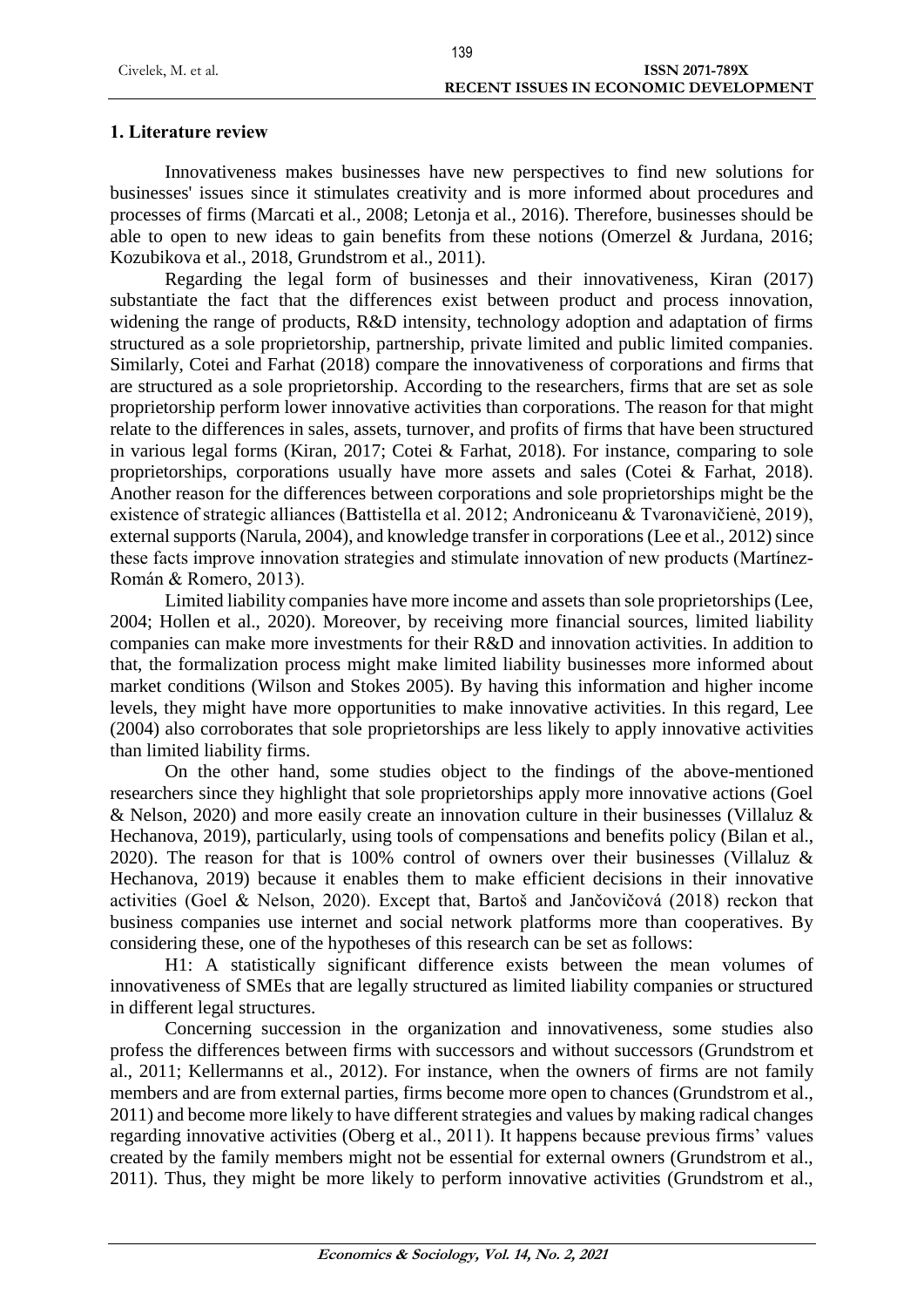|                    | 140                                          |
|--------------------|----------------------------------------------|
| Civelek, M. et al. | ISSN 2071-789X                               |
|                    | <b>RECENT ISSUES IN ECONOMIC DEVELOPMENT</b> |

2011; Oberg et al., 2011). Previous values may be important and maintained in brand, strategy and managerial processes (Bite & Konczos-Szombathelyi, 2020; Marjański, & Sułkowski, 2019), however, external influence can shift the business approaches and results. For these reasons, the involvement of external owners might increase firms' propensity to create new ideas and firms' ability to innovate (Bessant et al., 2010). On the other hand, Kellermanns et al. (2012) look from different perspectives and state that family influence enables firms to make effective decisions regarding innovative activities of businesses. The results of these empirical studies make this paper set another hypothesis as follows:

H2: A statistically significant difference exists between the mean volumes of innovativeness of SMEs with successors and without successors in their organizations.

Corresponding to differences in the innovativeness of entrepreneurs and founders of businesses depending on their age, Astuti and Nasution (2014) prove the fact that innovation differs depending on entrepreneurs' age. The positive association between age and innovation has also been confirmed by the studies of Kozubikova et al. (2018) and Boyer and Blazy (2014). Moreover, Astuti and Nasution (2014) state that technology usage and adoption differ depending on the age of entrepreneurs. Furthermore, a positive relationship between age and experience has also been confirmed by some studies (Marvel & Lumpkin 2007; Cegarra-Navarro et al. 2011; Tamulevičienė & Androniceanu, 2020). Therefore, when people get older they gain more experiences and they become more likely to apply radical innovative actions (Marvel & Lumpkin 2007; Martínez-Román & Romero, 2013). On the other hand, there are some opposing views in the literature. According to some studies, older people are prone to have stable life conditions and to have lower revenues comparing to their younger counterparts (Levesque & Minniti, 2006; Martínez-Román & Romero, 2013).This is because they are afraid of being forced to compete when their firms have bankruptcy concerns (Martínez-Román & Romero, 2013). All those facts might also make older entrepreneurs to behave risk-averse and do less activities regarding innovation (Tominc, 2019; Martínez-Román & Romero, 2013). Negative relationship between age and innovations has also been confirmed by the studies of Lévesque and Minniti (2006), Zimmermann (2017), Levesque and Minniti (2011) and Lafuente and Vailland (2013). Age of entrepreneurs has also been a crucial factor when gaining finance from external sources and capital acquisition (Neeley & Van Auken, 2010; Frešer &Tominc, 2018). Comparing to their older counterparts, younger entrepreneurs also face with reduced obstacles when receiving loans, thus they use and apply more diversified financial resources (Frešer &Tominc, 2018). Since younger entrepreneurs have these opportunities, they can have more amount of capital to make more investment regarding innovative activities. Since these studies emphasize the differences in innovativeness of SMEs depending on entrepreneurs' age, another research hypothesis can be presented as follows:

H3: A statistically significant difference exists between the mean volumes of innovativeness of SMEs with younger or older entrepreneurs/founders.

## **2. Methodological approach**

This study aims to examine and find differences in the innovativeness of SMEs depending on firm-entrepreneur specific characteristics such as legal structure, the succession of businesses, and age of entrepreneurs. Moreover, this paper clarifies the descriptive statistics of the research data. To measure whether SMEs are innovative or not, the scholars have directed the survey questions to the respondents as follows: "Newness of change (innovation) for the organization," "Newness of change (innovation) for the local market," and "Newness of change (innovation) for the global market." Therefore, the study examines the innovativeness of SMEs by considering these enterprises' organizational, local and global innovative actions.

To scale the responses, the researchers have included ranked answers into the survey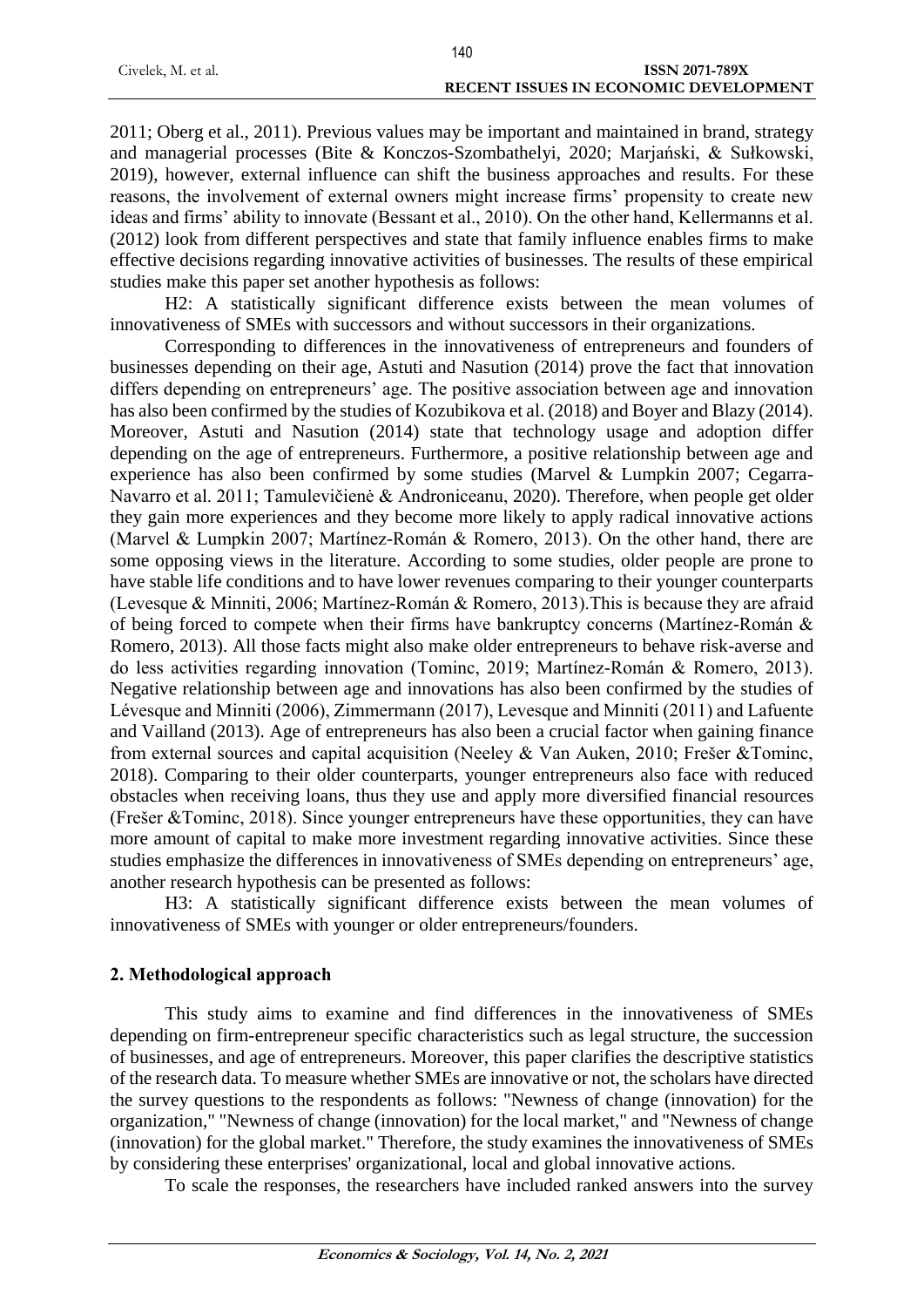|                    | 141                                          |
|--------------------|----------------------------------------------|
| Civelek, M. et al. | ISSN 2071-789X                               |
|                    | <b>RECENT ISSUES IN ECONOMIC DEVELOPMENT</b> |

questions to explore how innovative postures of these SMEs are. While lower volumes indicate that SMEs are less innovative (concerning organizational, local, and global perspectives), higher values from this scale indicate a more innovative posture of SMEs. Regarding organizational innovativeness, SMEs have selected one of the following options under the related survey question. The researchers have also informed survey respondents about the meaning of each choice for organizational, local, and global innovativeness. Thus, the choices and their meanings regarding organizational innovativeness are as follows:

"1 − Newness of change (innovation) is not new for the organization," which means the innovation has already been implemented in the organization by someone else.

"2 – Newness of change (innovation) is partially new for the organization," which means the innovation complements and expands the existing satisfied organizational need (in terms of process, technological, marketing or product).

"3 – Newness of change (innovation) is entirely new for the organization," which means the innovation creates and satisfies an entirely new need of the organization.

"4 – Newness of change (innovation) is revolutionary for the organization," which means the innovation significantly influences and interferes with the organizations of other entities.

Concerning local innovativeness, SMEs have also chosen one of the following choices that are indicated in related survey question;

"1 − Newness of change (innovation) is not new for the organization," which means other entities on the local market have already implemented the innovation.

"2 – Newness of change (innovation) is partially new for the organization," which means the innovation complements and expands the existing satisfied local market need (in terms of process, technological, marketing or product).

"3 – Newness of change (innovation) is entirely new for the organization," which means the innovation creates and satisfies an entirely new need of the local market.

"4 – Newness of change (innovation) is revolutionary for the organization," which means the innovation significantly influences and interferes with the business of other entities on a given local market.

Concerning global innovativeness, SMEs have selected one of the following options that are presented in related survey question;

"1 − Newness of change (innovation) is not new for the organization," which means the innovation has already been implemented on a given market or another market by someone else.

"2 – Newness of change (innovation) is partially new for the organization," which means the innovation complements and expands the existing satisfied need of the global market (in terms of process, technology, marketing, or product.

"3 – Newness of change (innovation) is entirely new for the organization," which means the innovation creates and satisfies an entirely new need of the global market.

"4 – Newness of change (innovation) is revolutionary for the organization," which means the innovation significantly influences and interferes with the business of other entities on the global market.

# **3. Conducting research and results**

The researchers have created a structured self-administered questionnaire survey to gain the data. The data collection process was ended in 2020. The scholars performed the intentional sampling method to create a research sample. The sample consists of 350 family-owned SMEs that are located in Czechia.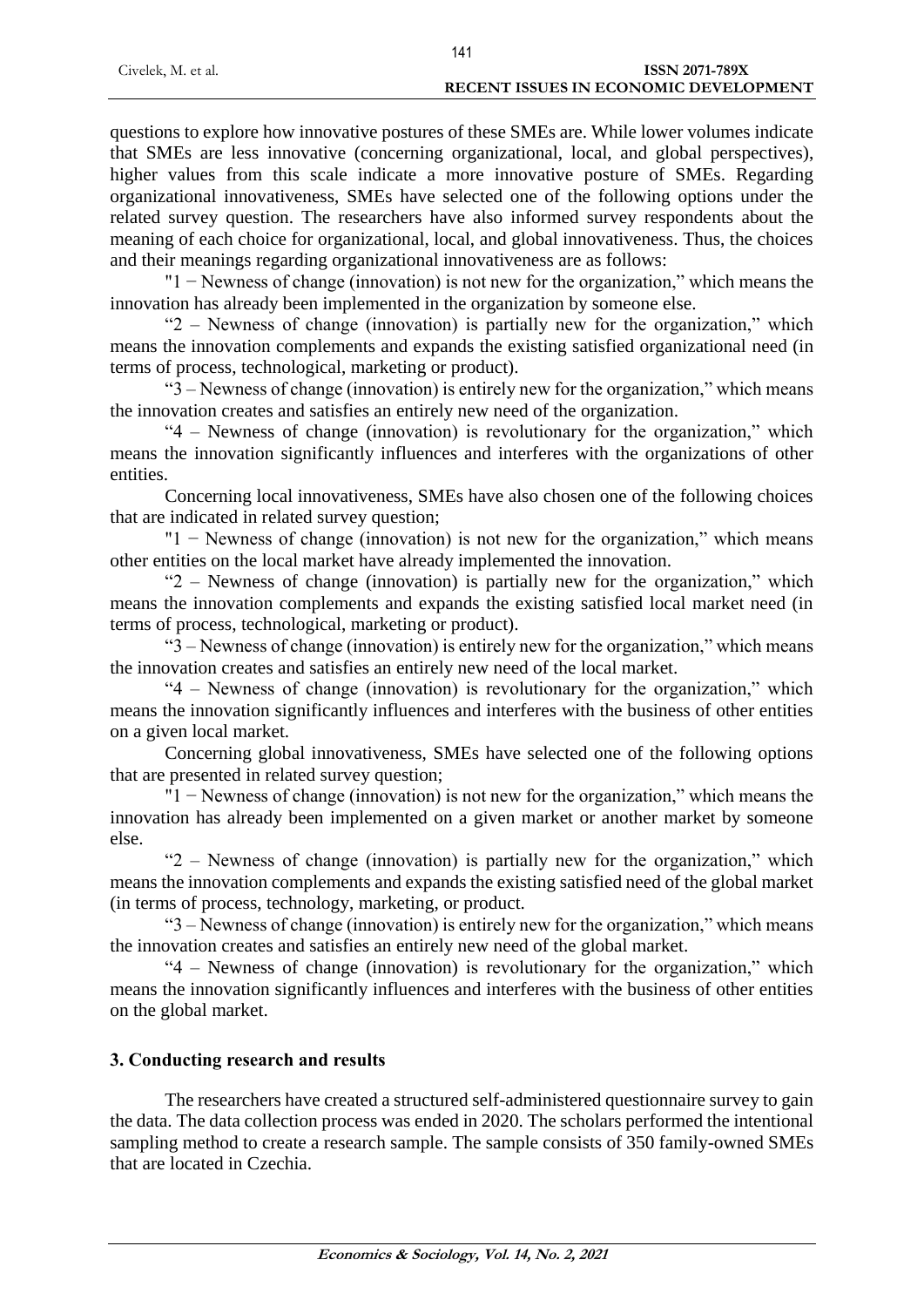|                    | 142                                   |
|--------------------|---------------------------------------|
| Civelek, M. et al. | ISSN 2071-789X                        |
|                    | RECENT ISSUES IN ECONOMIC DEVELOPMENT |

Corresponding to the details about the research sample, *Table 1* demonstrates the sample profile and gives some specific information about the firm. As indicated in the table, most family-owned SMEs are microenterprises (172 firms, 49.14% of the whole sample), while there are 140 small and 38 medium-sized enterprises in the sample. Moreover, most of the businesses are structured as limited liability firms (226 firms, 64.57% of the entire sample), and they involve successors in their organizations (226 enterprises, 54% of all businesses in the sample). More than 45% of the entrepreneurs and founders are older than 50 years old, while others, 192 firms have owners and founders less than 51 years old. The sample of the research also includes family-owned SMEs that operate in various regions of the Czech Republic, namely, Praha, Středočeský, Karlovarský, Plzeňský, Jihočeský, Liberecký, Královehradecký, Pardubický, Vysočina, Jihomoravský, Zlínský, Olomoucký, Moravskoslezský and Ústecký.

The businesses also continue their operations under various industries by making following activities: agriculture, forestry, fishing, mining and acquisition of raw materials, food, beverages, tobacco, textiles, clothing, leather and related products, wood and paper products, printing, chemicals and other non-metallic mineral products, basic metals and metal products, computers, electronics and electrical devices, machinery and equipment, motor vehicles, other means of transport, furniture, other manufacturing, repair and installation of machinery, electricity, gas, heat water supply and waste management activities, construction, wholesale and retail, repair and maintenance of vehicles and products for personal consumption, transport, storage and communications, accommodation, catering and hospitality, information and communication activities, finance and insurance, real estate activities, professional, scientific, administrative and other business services, public administration, education, health and social services, cultural and other activities. These family-owned SMEs also operate in regional(local) (213 firms, 60.86% of the sample), national (76 firms, 21.71% of the sample), and international extents (61 firms, 17.43% of the whole sample). Thus, they fulfill the demands of both domestic and foreign consumers.

|                            |                   | $\boldsymbol{n}$ | Share  |
|----------------------------|-------------------|------------------|--------|
| Firm size                  | Micro             | 172              | 49.14% |
|                            | Small             | 140              | 40.00% |
|                            | Medium            | 38               | 10.86% |
|                            | Total             | 350              | 100%   |
| Firm legal                 | sole prop.        | 105              | 30.00% |
| structure                  | Joint stock       | 15               | 4.29%  |
|                            | limited liability | 226              | 64.57% |
|                            | others            | 4                | 1.14%  |
|                            | Total             | 350              | 100%   |
| Successors in organization | Non-involved      | 161              | 46.00% |
|                            | Involved          | 189              | 54.00% |
|                            | Total             | 350              | 100%   |
| Age of                     | 40 and less       | 69               | 19.71% |
| Entrepreneurs              | $41 - 50$         | 123              | 35.15% |
| /founders                  | more than 50      | 158              | 45.14% |
|                            | Total             | 350              | 100%   |

Table 1. Sample profile

#### Source: *own compilation*

The following three survey questions, "Newness of change (innovation) for the organization," "Newness of change (innovation) for the local market," and "Newness of change (innovation) for the global market," are transformed and computed together as a scale under the name of innovation for analytical purposes in SPSS program to examine innovativeness of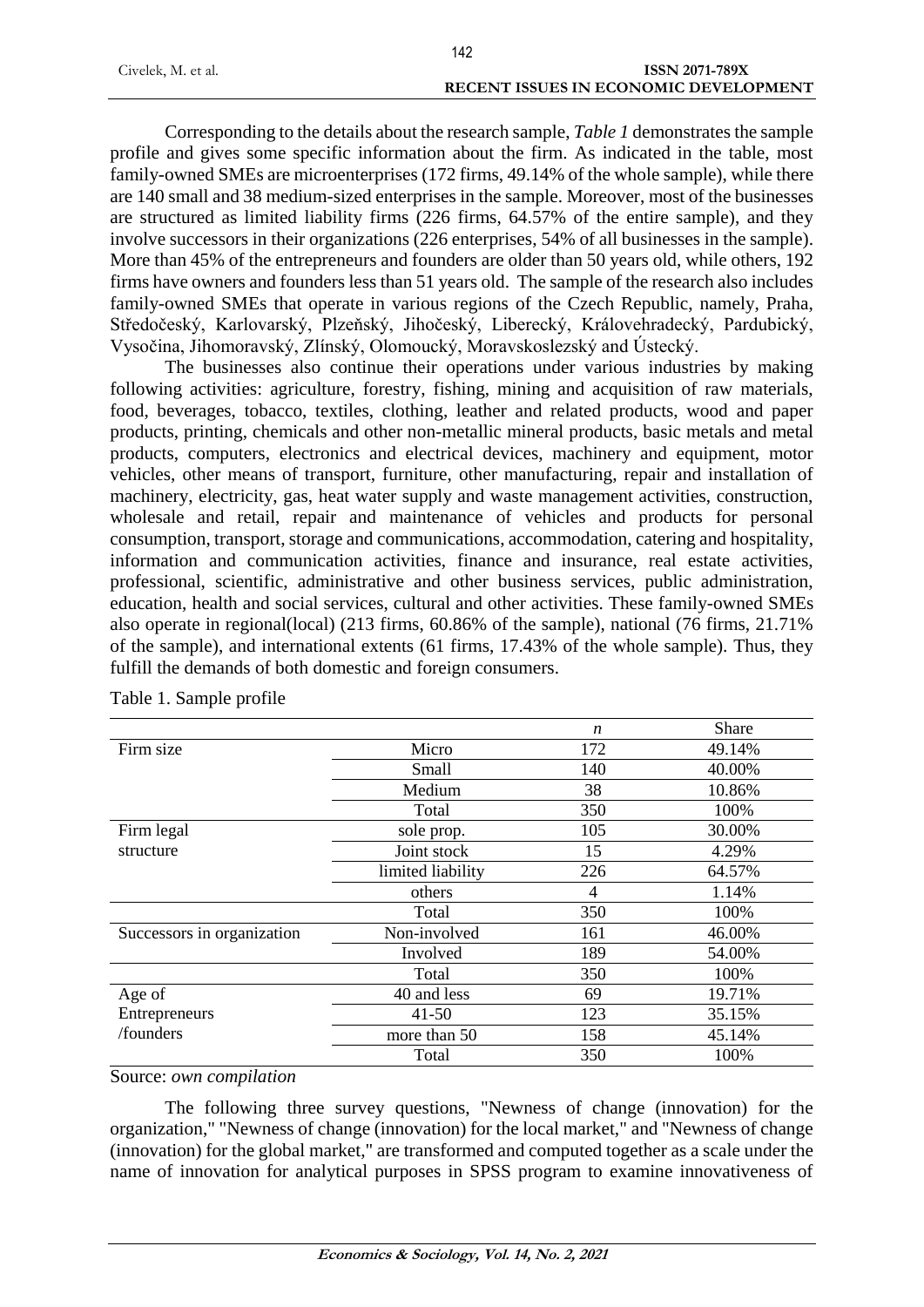|                    | 143                                   |
|--------------------|---------------------------------------|
| Civelek, M. et al. | <b>ISSN 2071-789X</b>                 |
|                    | RECENT ISSUES IN ECONOMIC DEVELOPMENT |

SMEs. This scale consists of ranked and quantitative data, as previously mentioned in this research. Then, the researchers have checked the normal distribution for the scale of innovation by performing Skewness, Kurtosis, and Levene's tests.

The results from the normality test show that Skewness and Kurtosis volumes are 0.479 and 1.798, respectively. These values verify the fact that the research sample has a normal distribution because when the volumes from Skewness-Kurtosis tests are between -2 to +2, the assumption of normality test becomes validated (George & Mallery, 2010). Corresponding to Levene's test in case of the results for legal structure, succession, and age of entrepreneurs are 0.055, 0.137, and 0.227, respectively. Since these values are higher than the 5% significance level, it can be stated that the variances between groups are not statistically significant. For these reasons, the results from Skewness, Kurtosis, and Levene's tests corroborate the fact that the research sample fulfills the assumptions of the normality test; thus, the research sample has a normal distribution. This fact makes researchers apply Independent Sample T-test to find the differences between the groups that include SMEs with various legal structures, with or without succession, and older-younger entrepreneurs. To make all these analyzes, the researchers use a statistical program, namely, SPSS Version 23.

For analysis purposes, the legal structures of SMEs are divided into two various groups: limited liability firms and others that consist of a sole proprietorship, public company, limited partnership, and joint-stock venture. A dichotomous question evaluates a succession of organizations, whether they have a successor in their organization or not (yes, no). Moreover, the age of entrepreneurs is also divided into two different categories for analysis purposes. Entrepreneurs older than 50 years old are categorized as older, while others who are 50 and younger than 50 years old are categorized as younger.

Since the researchers have already clarified the development of hypotheses in the Literature Review section, only null hypotheses will be mentioned in this section of the paper. In this regard, null hypotheses can be stated as follows: There are no statistically significant differences between the mean volumes of the limited liability firms and other firms with different legal structures, firms involved with successors and firms with no successors, and firms with younger-older entrepreneurs. The researchers consider a 5% level of significance to support or fail to support the research hypotheses. Thus, p values lower than the 5% significance level make the researcher support the research hypotheses presented in the Literature Review section

## *3.1. Application of independent sample T-test*

This research results regarding the legal forms of businesses-succession in the organizations and innovativeness of those firms are demonstrated in *Table 2*. As it can be seen in this table, p-values for legal structure and succession in the organization are higher than the level of significance (legal structure:  $t(348)$ = .010 p= .992>0.05; succession:  $t(348)$ = -.173 p= .863>0.05). Hence, it can be stated that the mean volumes for the innovativeness of SMEs do not differ depending on firms' legal forms and successor involvement. In this regard, this paper fails to support H1 and H2 hypotheses that assume the existence of differences between mean volumes of limited liability firms with other legal structures and firms that have involvednoninvolved successors in their organizations.

As illustrated in *Table 2*, the mean volume of limited liability firms (mean=1.6150) is almost similar to the mean volume of firms with various legal forms (mean=1.6156). Concerning successor involvement, the mean volumes of successor involved or non-involved SMEs are pretty similar (the mean volume for non-involved= 1.6108 the mean volume for successor involved= 1.6190). These volumes are also arguments for the similarities in the innovativeness of SMEs depending on their legal form and succession in their organization.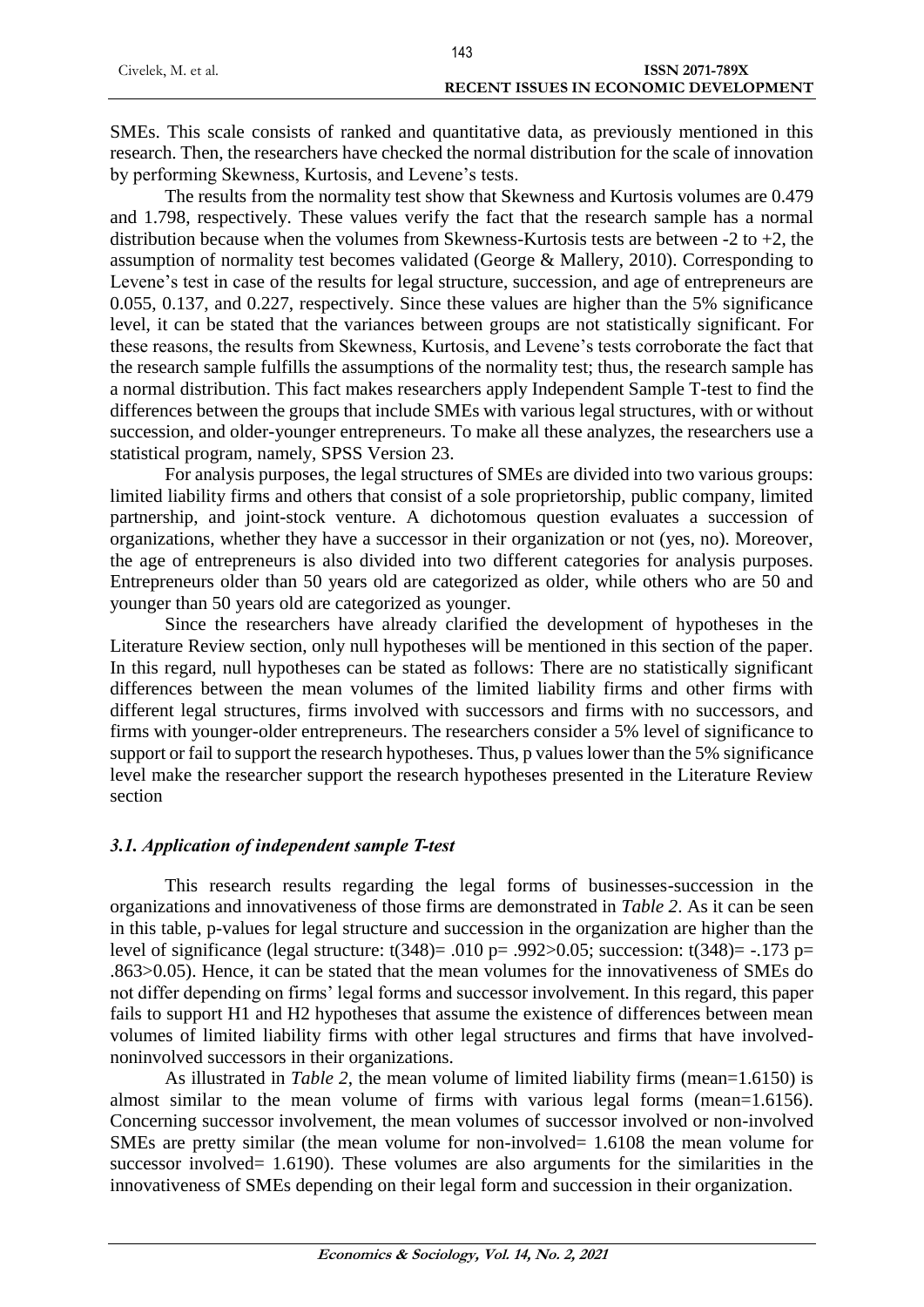|              | Legal Structure |               | Successor involvement in the<br>organization |          |
|--------------|-----------------|---------------|----------------------------------------------|----------|
|              | Ltd liability   | <i>Others</i> | Non-involved                                 | Involved |
| n            | 226             | 124           | 161                                          | 189      |
| mean         | 1.6150          | 1.6156        | 1.6108                                       | 1.6190   |
| df           |                 | 348           |                                              | 348      |
|              | .010            |               |                                              | $-.173$  |
| Significance |                 | .992          |                                              | .863     |

# Table 2. The results of the T-test regarding firms' legal structures, succession, innovativeness Legal Structure Successor involvement in the

Source: *own compilation*

When it comes to the T-test results regarding entrepreneur/founder's age, this paper also confirms the nonexistence of statistically significant differences between the mean volumes of businesses with older or younger entrepreneurs/founders. This is because p-value is higher than the selected significance level (age of entrepreneur/founder:  $t(348) = .288$  p= .774>0.05). Therefore, this research fails to support the H3 hypothesis that presumes differences in the mean volumes of SMEs with younger or older entrepreneurs. In this regard, it can be stated that the innovativeness of SMEs does not differ depending on entrepreneurs'/founders' age.

Table 3. The results of the T-test regarding the age of entrepreneur/founder and firms' innovativeness

|              | Age of entrepreneur/founder |        |  |
|--------------|-----------------------------|--------|--|
|              | Younger                     | Older  |  |
| n            | 192                         | 158    |  |
| mean         | 1.6215                      | 1.6076 |  |
| df           | 348                         |        |  |
|              | .288                        |        |  |
| Significance | .774                        |        |  |

Source: *own compilation*

When considering the mean volumes for both younger and older entrepreneurs/founders, the differences between them are not statistically significant. According to *Table 3*, the mean volume for younger entrepreneurs/founders is 1.6215, while this volume for their older counterparts is 1.6076. Although the mean volume of innovativeness for younger founders/entrepreneurs is higher than their older counterparts, as it is mentioned above, this difference is not statistically significant.

## **4. Discussion**

Concerning the legal structure of businesses and the differences in their innovativeness, this paper proves that there are no statistically significant differences. This result makes this paper opposed to the findings of Kiran (2017), Cotei and Farhat (2018), Goel and Nelson (2020), and Villaluz and Hechanova (2019) since these researchers confirm the differences between innovativeness of SMEs depending on their legal forms. When it comes to succession in the organization, this paper does not find any significant differences between the innovativeness of SMEs that have successors and have no succession in the organization. Therefore, this finding of this paper is not consistent with the results of Kellermanns et al. (2012), Grundstrom et al. (2011), and Oberg et al. (2011) because these studies substantiate the differences between SMEs' innovativeness depending on the organization's succession.

Concerning to differences between innovativeness of family-owned SMEs depending on entrepreneurs and founders' age, this paper finds similar results with Tominc (2019),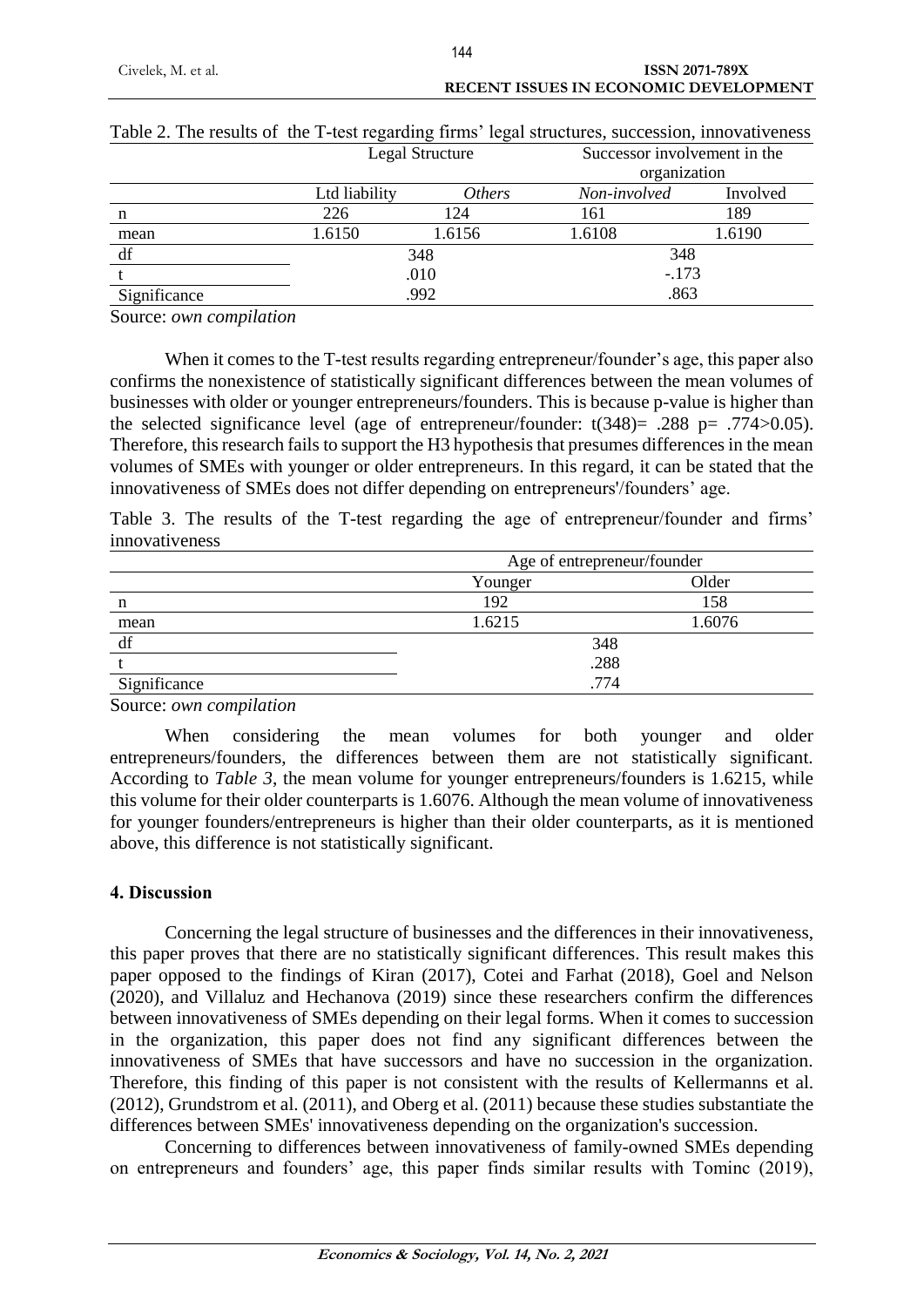|                    | 145                                          |
|--------------------|----------------------------------------------|
| Civelek, M. et al. | <b>ISSN 2071-789X</b>                        |
|                    | <b>RECENT ISSUES IN ECONOMIC DEVELOPMENT</b> |

Romero and Martínez–Román (2012), and Martínez-Román and Romero (2013) since this research does not confirm the impact of entrepreneurs' age on the innovativeness of businesses. Moreover, the result of this paper regarding age and innovativeness is also compatible with the results of Newby et al. (2014), because this paper confirms the non-significant impacts of age on the development of an innovative tool, namely CRM technology. On the other hand, The result of this paper regarding entrepreneurs' age and innovativeness is not consistent with the studies of Astuti and Nasution (2014), Marvel and Lumpkin (2007), and Cegarra-Navarro et al. (2011) because these researchers collaborate the differences between innovativeness of entrepreneurs depending age.

The reason why the innovativeness of family-owned SMEs does not differ might be related to the common impediments that they face. According to the survey results that the researchers performed for this research, some significant reasons make owners reluctant to implement innovations in their operations. These are mainly related to lack of finance and human resources, reluctance to take risks, satisfaction with the current state, nonexistence of customers who would accept and pay for the innovation changes. As already mentioned, these are common reasons for SMEs that have various characteristics. On the other hand, most SMEs are micro-enterprises, which is also valid for the research sample. Hence, micro-enterprises can not compete with their larger counterparts because they do not have enough financial power to hire talented or well-qualified workers regarding innovative activities; this might be another reason why they suffer from implementing these actions.

Similarly, having a lack of financial resources might make these businesses miss out patent or trademark applications costly for these businesses. In line with this fact, only a few firms have implemented some protections of industrial rights in the research data. Only three firms have patent applications, and while 27 firms have trademark registrations, one business has a copyright, and 15 firms trade secrets (confidentiality agreements). In this regard, there should be more supports from policymakers to make these businesses apply these protections. This is because the protection of these innovative ideas, goods, and services increase these businesses' competitiveness and increases their revenues since these protection rights also give some chances for businesses to gain some benefits.

Most survey respondents also state that innovation increases their profit/turnover and demands for their products. Moreover, by being more innovative, family-owned SMEs believe that they gain new information about current innovative trends and become able to adopt innovation in various areas, increase their competitiveness and expand their markets. Furthermore, these family-owned SMEs state that innovation increases the competencies of their workers by improving their innovative skills, ideas, and minds. On the other hand, according to the respondents, innovative activities make them reduce their costs. Therefore, stimulating innovative actions of SMEs might be one of the main goals of policymakers.

According to survey respondents, most of them just follow previous generations' innovation strategies. What is important here is also to be able to seize new innovative processes, tasks, and procedures and implement them into firm operations because there is fierce competition in the markets, and businesses try to differentiate themselves against their rivals. Except following previous generations' innovative strategies, successors need to be creative to have their own novel, innovative ideas that motivate their businesses to lead their competitors. Therefore, successors need to develop their entrepreneurial attitudes by attending some training and educational activities.

In this regard, the reason why there is no difference between the innovativeness of older and younger entrepreneurs might also be related to their education level as well as the leadership culture developed by univirsities in case of university education (Sułkowski & Patora-Wysocka, 2020). Although older entrepreneurs have more experience in local and global markets (Hollen et al., 2020), and also have more managerial experiences (Chipunza & Naong,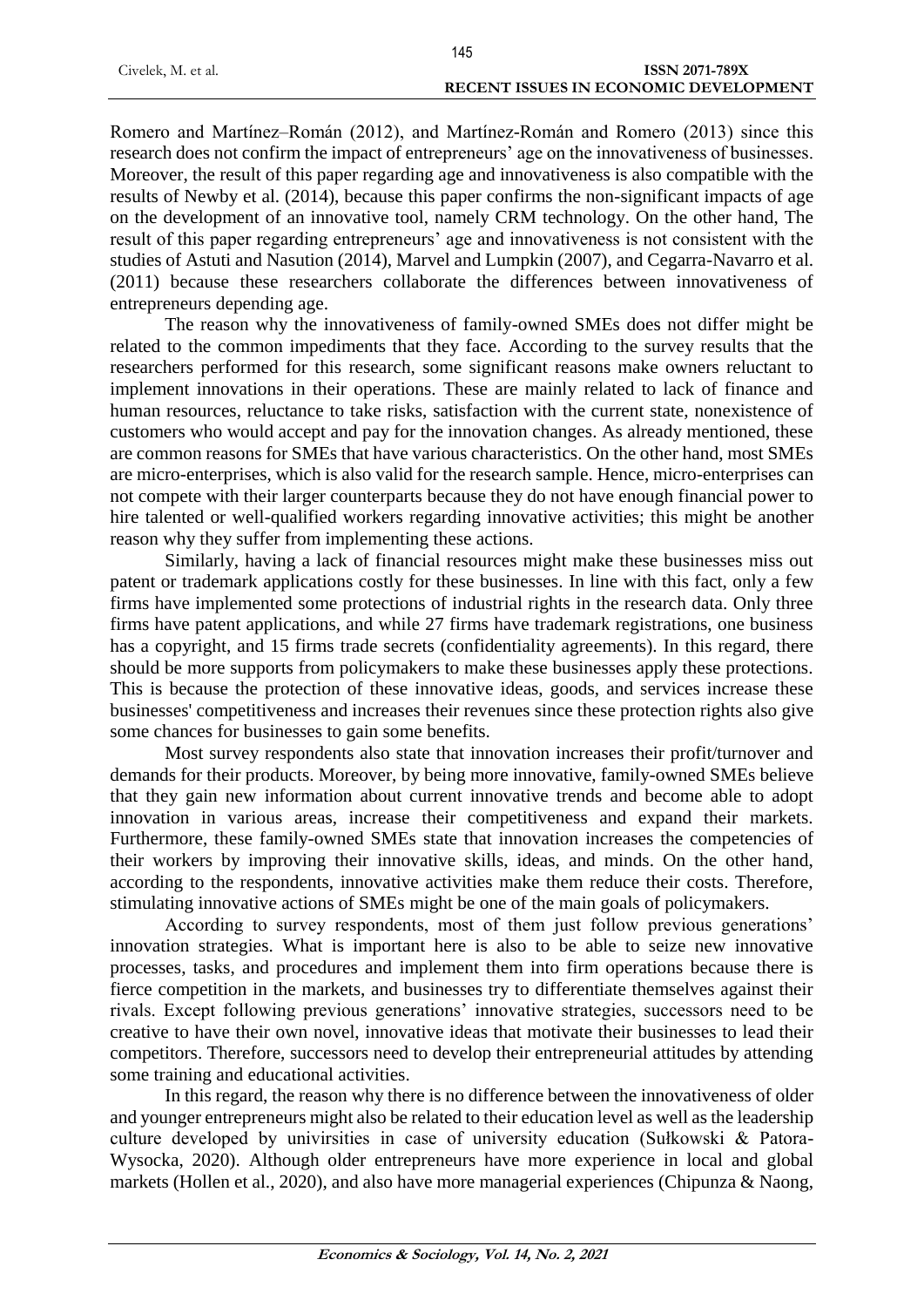2020; Ayyagari et al., 2011), younger entrepreneurs might have closed the gap between their older counterparts by being more educated.

## **Conclusion**

Innovation plays a determining role in the growth and competitiveness of SMEs against their rivals. However, since SMEs have various characteristics and owners/entrepreneurs with different entrepreneurial behaviors, the innovation performance of these businesses might also be different. In this regard, this paper aims to find whether the innovativeness of SMEs differs depending on their owners/entrepreneurs' age, legal form, and the existence of successors in their organizations. Furthermore, the main impediments that create barriers in the innovativeness of SMEs are also explored by this paper.

The researchers apply the intentional sampling method to direct a structured selfadministered questionnaire to the survey respondents to hit these targets. The research sample consists of 350 family-owned SMEs that operate in Czechia. To examine differences between innovativeness of SMEs, the researchers employ Independent Sample T-test. This paper confirms that there are no statistically significant differences between the innovativeness of SMEs depending on their characteristics and their owners/entrepreneurs' age. This result might be related to common issues that SMEs face during their operations, such as lack of finance, talented or well-qualified employees, and protections for their innovative actions. The education level of owners/entrepreneurs might be another argument to prove the results. Therefore, policymakers need to take some initiatives such as providing more educational and financial support for SMEs and collaborating with other institutions such as patent-trademark registration offices to make these businesses face reduced barriers when implementing innovative strategies.

Although this paper significantly contributes to entrepreneurship literature by considering the innovativeness of family-owned SMEs in a widening scope, some limitations are in existence in this research. For instance, this paper is working with firms that are in the SME segment. Moreover, innovation is the unique entrepreneurial behavior that this research focuses on. Therefore, new studies can include other entrepreneurial dimensions and larger firms in their analyses. In addition, researchers can also focus on businesses of various nations to compare the entrepreneurial attitudes of these firms.

## **Acknowledgement**

This research was supported by the project VEGA 1/0813/19 "Managing the development of innovative and start-up forms of businesses in international environment and verification of INMARK concept" which has received funding from the Ministry of Education, Science, Research and Sport of the Slovak Republic.

# **References**

- Androniceanu, A., & Tvaronavičienė, M. (2019). Developing a holistic system for social assistance services based on effective and sustainable partnerships. *Administratie si Management Public*, 33, 103-118.
- Astuti, N., C.& Nasution, R., A. (2014). Technology Readiness and E-Commerce Adoption among Entrepreneurs of SMEs in Bandung City, Indonesia. *Gadjah Mada International Journal of Business*, 16(1), 69-88, feb. doi:https://doi.org/10.22146/gamaijb.5468.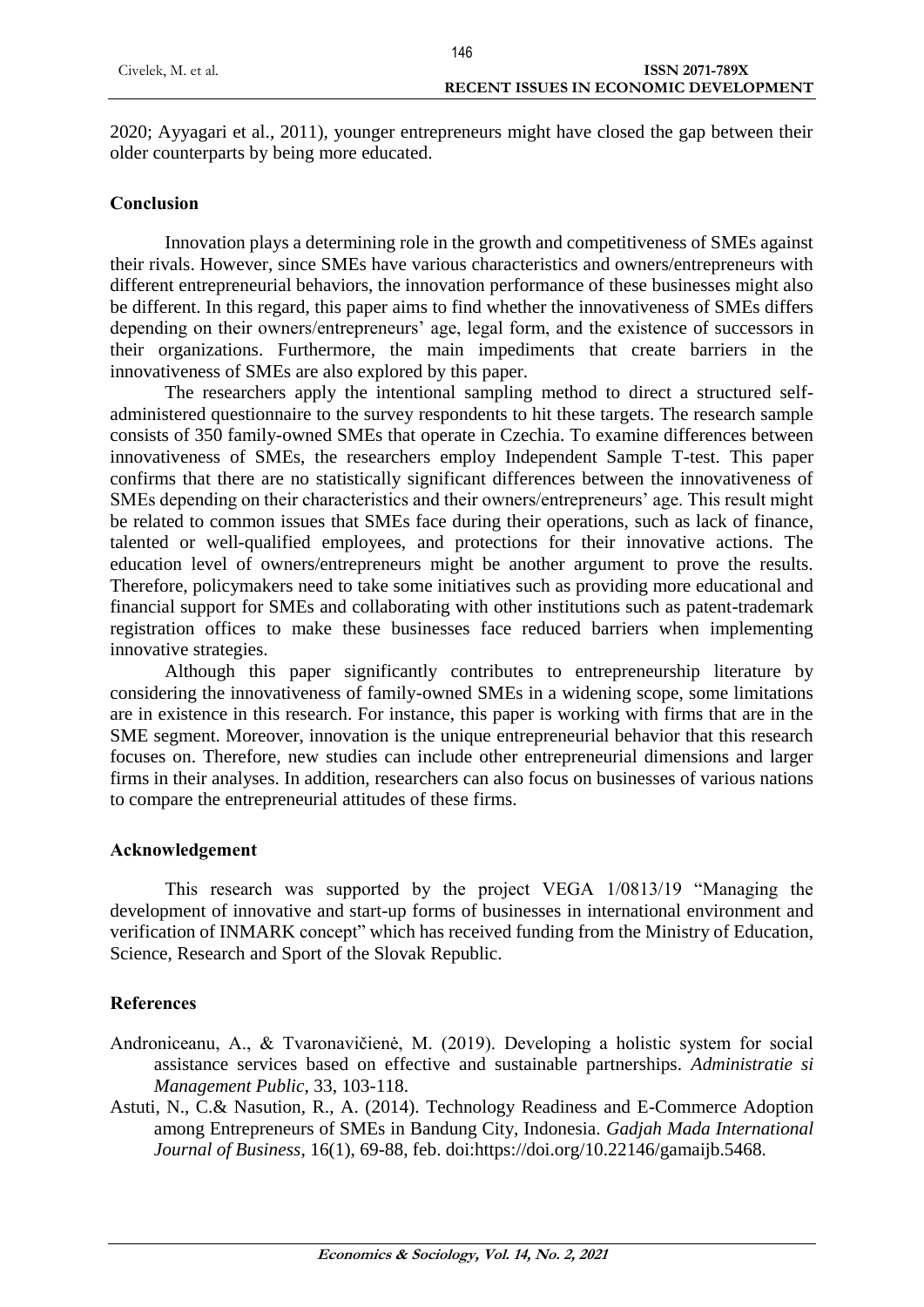- Bartoš, A. & Jančovičová, M. (2018). *Comparison of approach towards selected features of marketing innovation in a business organization and in a cooperative*. EDAMBA, EUBA Conference Proceedings, Ekonomická univerzita v Bratislave, Bratislava.
- Baumann, J., & Kritikos, A. S. (2016). The link between R&D, innovation and productivity: Are micro firms different? *Research Policy*, 45(6), 1263-1274.
- Blackburn, R.A., Hart, M. & Wainwright, T. (2013). Small business performance: Business, strategy and owner‐manager characteristics. *Journal of Small Business and Enterprise Development*, 20(1), 8-27. doi: 10.1108/14626001311298394.
- Battistella, C., Biotto, G., & De Toni, A. (2012). From design driven innovation to meaning strategy. *Management Decision*, 50(4), 718–743.
- Bilan, Y., Mishchuk, H., Samoliuk, N., & Mishchuk, V. (2020). Gender discrimination and its links with compensations and benefits practices in enterprises. *Entrepreneurial Business and Economics Review,* 8(3), 189-204. https://doi.org/10.15678/EBER.2020.080311
- Bite, P., & Konczos-Szombathelyi, M. (2020). Employer branding concept for small- and medium-sized family firms. *Journal of International Studies, 13*(3), 143- 160. doi:10.14254/2071-8330.2020/13-3/10
- Borocki, J., Radisic, M., Sroka, W., Greblikaite, J., & Androniceanu, A. (2019). Methodology for strategic posture determination of SMEs - the case from a developing country, *Inžinerinė Ekonomika-Engineering Economics,* 30(3), 265-277.
- Boyer, T., & Blazy, R. (2014). Born to be alive? The survival of innovative and non-innovative french micro-start-ups. *Small Business Economics,* 42(4). doi:10.1007/s11187-013-9522- 8.
- Cegarra-Navarro, J. G., Sánchez-Vidal, M. E., & Cegarra-Leiva, D. (2011). Balancing exploration and exploitation of knowledge through an unlearning context: an empirical investigation in SMEs. *Management Decision*, 49(7), 1099–1119.
- Chipunza, L. T., & Naong, M. N. (2020). Demographic variables as drivers of innovation in small accommodation businesses: A case of South Africa and Zimbabwe*. African Journal of Science, Technology, Innovation and Development,* 1-9., doi: 10.1080/20421338.2020.1794520.
- Cotei, C., & Farhat, J. (2018). The M&A exit outcomes of new, young firms*. Small Bus Econ*, 50, 545–567. doi:<https://doi.org/10.1007/s11187-017-9907-1>
- Domi, S., Keco, R., Capelleras, J.-L., & Mehmeti, G. (2019). Effects of innovativeness and innovation behavior on tourism SMEs performance: The case of Albania. *Economics and Sociology, 12*(3), 67-85. doi:10.14254/2071- 789X.2019/12-3/5
- Frešer, B., & Tominc, P. (2018). Innovativeness and financial resources diversity of Slovenian early-stage enterpreneurs. *Review of Contemporary Entrepreneurship, Business, and Economic Issues*, 31(1), 2018.
- George, D., & Mallery, M. (2010). *SPSS for Windows Step by Step: A Simple Guide and Reference,* 17.0 update (10a ed.) Boston: Pearson.
- Goel, R. K., & Nelson, M. A. (2020). How do firms use innovations to hedge against economic and political uncertainty? Evidence from a large sample of nations. *The Journal of Technology Transfer,* 1-24. doi:<https://doi.org/10.1007/s10961-019-09773-6>
- Grundström, C., Oberg, C. & Ronnback, A. O. (2011). View and management of innovativeness upon succession in family-owned SMEs. International *Journal of Innovation Management,* 15(3), 617-640. doi: 10.1142/S136391961100326X
- Höllen, M., Lengfeld, C., & Konrad, E. D. (2020). Business success for creative and cultural entrepreneurs: influences of individual-and firm-related factors on revenue and satisfaction. *International Journal of Arts Management*, 22(2), 52-65.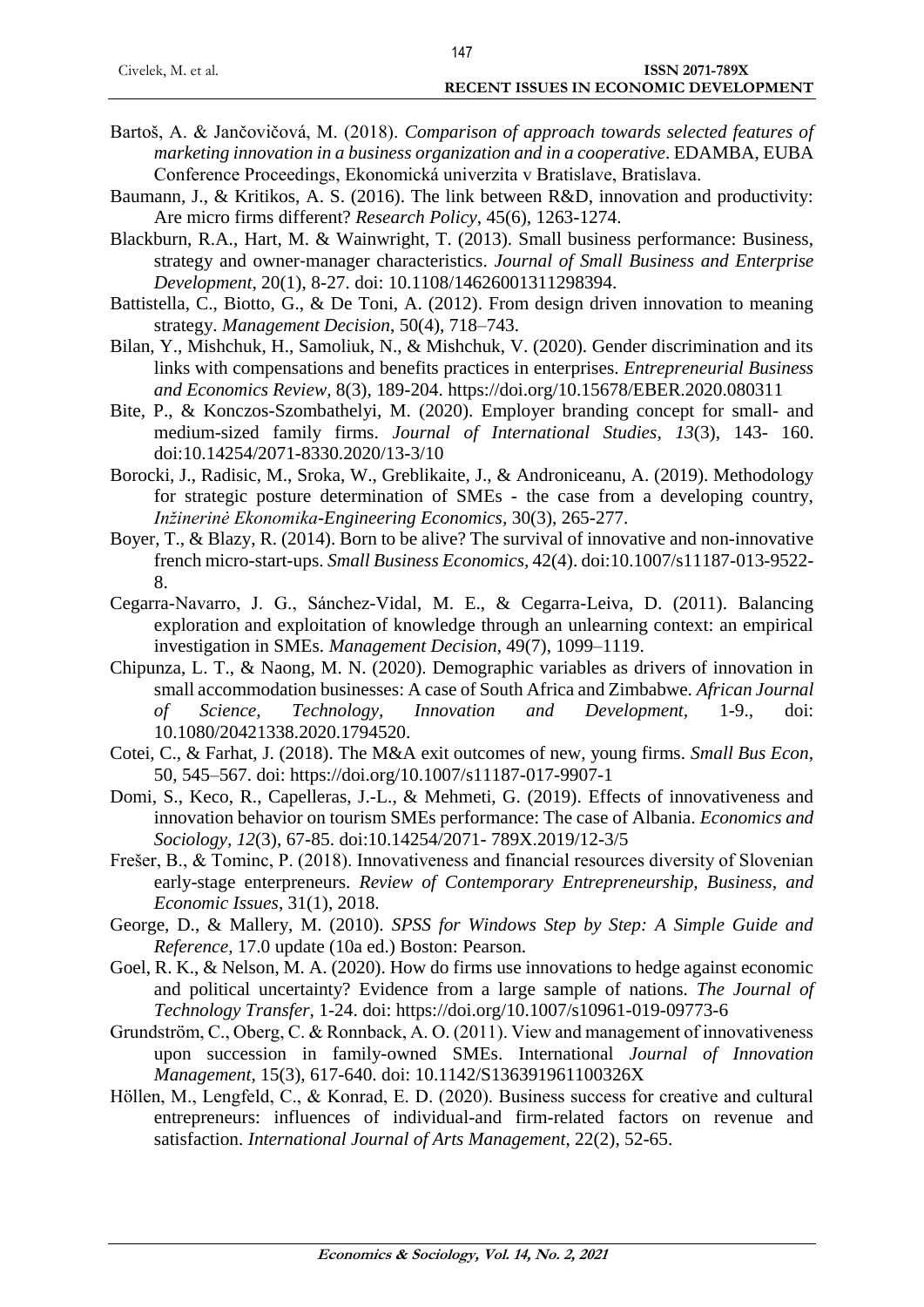|                    | .                                            |
|--------------------|----------------------------------------------|
| Civelek, M. et al. | <b>ISSN 2071-789X</b>                        |
|                    | <b>RECENT ISSUES IN ECONOMIC DEVELOPMENT</b> |
|                    |                                              |

- Kellermanns, F. W., Eddleston, K. A., Sarathy, R. & Murphy, F. (2012). Innovativeness in family firms: A family influence perspective. *Small Business Economics*, 38 (1): 85– 101.doi: 10.1007/s11187-010-9268-5.
- Kiran, R. (2017). IPR scenario and factors for promoting IPR culture: a post-TRIPS period analysis of selected pharmaceutical firms in North India. *Economic Research-Ekonomska Istraživanja*, 30:1, 873-891. doi: 10.1080/1331677X.2017.1311223
- Kozubikova, L., Cepel, M., & Zlamalova, M. (2018). Attitude toward innovativeness based on personality traits in the SME sector. Czech Republic case study. *Management & Marketing. Challenges for the Knowledge Society*, 13(2), 913-928, doi: 10.2478/mmcks-2018-0013.
- Lafuente, E. M. & Vaillant, Y. (2013). Age driven influence of role-models on entrepreneurship in a transition economy. *Journal of Small Business and Enterprise Development*, 20(1). doi: 10.1108/14626001311298475
- Lee, C. (2004). The determinants of innovation in the Malaysian manufacturing sector: an econometric analysis at the firm level. *ASEAN Economic Bulletin*, 21(3), 319-329.
- Lee, S. M., Hwang, T., & Choi, D. (2012). Open innovation in the public sector of leading countries. *Management Decision*, 50(1), 147–162.
- Letonja, M., Jeraj, M., & Marič, M. (2016). An Empirical Study of the Relationship between Entrepreneurial Competences and Innovativeness of Successors in Family SMEs, *Organizacija,* 49(4), 225-239. doi:<https://doi.org/10.1515/orga-2016-0020>
- Levesque, M., & Minniti, M. (2006). The effect of aging on entrepreneurial behavior. *Journal of Business Venturing*, 21. doi: 10.1016/j.jbusvent.2005 .04.003.
- Levesque, M., & Minniti, M. (2011). Age matters: how demographics influence aggregate entrepreneurship. *Strategic Entrepreneurship Journal*, 5. doi: 10.1002/sej.117.
- Marcati, A., Guido, G. & Peluso, A. M. (2008). The role of SME entrepreneurs' innovativeness and personality in the adoption of innovations. *Research Policy,* 37(9), 1579-1590. doi: [https://doi.org/10.1016/j.respol.2008.06.004.](https://doi.org/10.1016/j.respol.2008.06.004)
- Marjański, A., & Sułkowski, Ł. (2019). The evolution of family entrepreneurship in Poland: main findings based on surveys and interviews from 2009-2018. *Entrepreneurial Business and Economics Review, 7*(1), 95-116.
- Martínez-Román, J.A., & Romero, I. (2013). About the determinants of the degree of novelty in small businesses' product innovations. *Int Entrep Manag J*, 9, 655–677. doi: <https://doi.org/10.1007/s11365-013-0269-0>
- Marvel, M. R., & Lumpkin, G. T. (2007). Technology entrepreneurs' human capital and its effects on innovation radicalness. Entrepreneurship Theory and Practice, 31(6), 807–828.
- Narula, R. (2004). R&D collaboration by SMEs: new opportunities and limitations in the face of globalisation. T*echnovation*, 24(2), 153–161.
- Neeley, L., & Van Auken, H. (2010). Differences between female and male entrepreneurs' use of bootstrap financing. *Journal of Developmental Entrepreneurship*, 15(1), 19-34.
- Newby, M., H. Nguyen, T. & S. Waring, T. (2014). Understanding customer relationship management technology adoption in small and medium-sized enterprises: An empirical study in the USA. *Journal of Enterprise Information Management*, 27(5), 541-560. doi: <https://doi.org/10.1108/JEIM-11-2012-0078>
- Oberg, C., Grundstrom, C., & Jonsson, P. (2011). Acquisitions and network identity change. *European Journal Marketing*, 45(9/10), 1470–1500. doi:10.1108/03090561111151853.
- OECD (2017). *Structure and Performance of Enterprise Population*. Retrieved January, 12, 2021 from https://www.oecd-ilibrary.org/docserver/entrepreneur\_aag-2017-5 en.pdf?expires=1603024114&id=id&accname=guest&checksum=57FC5A1192D029E1 E262174D6A533AB1

148